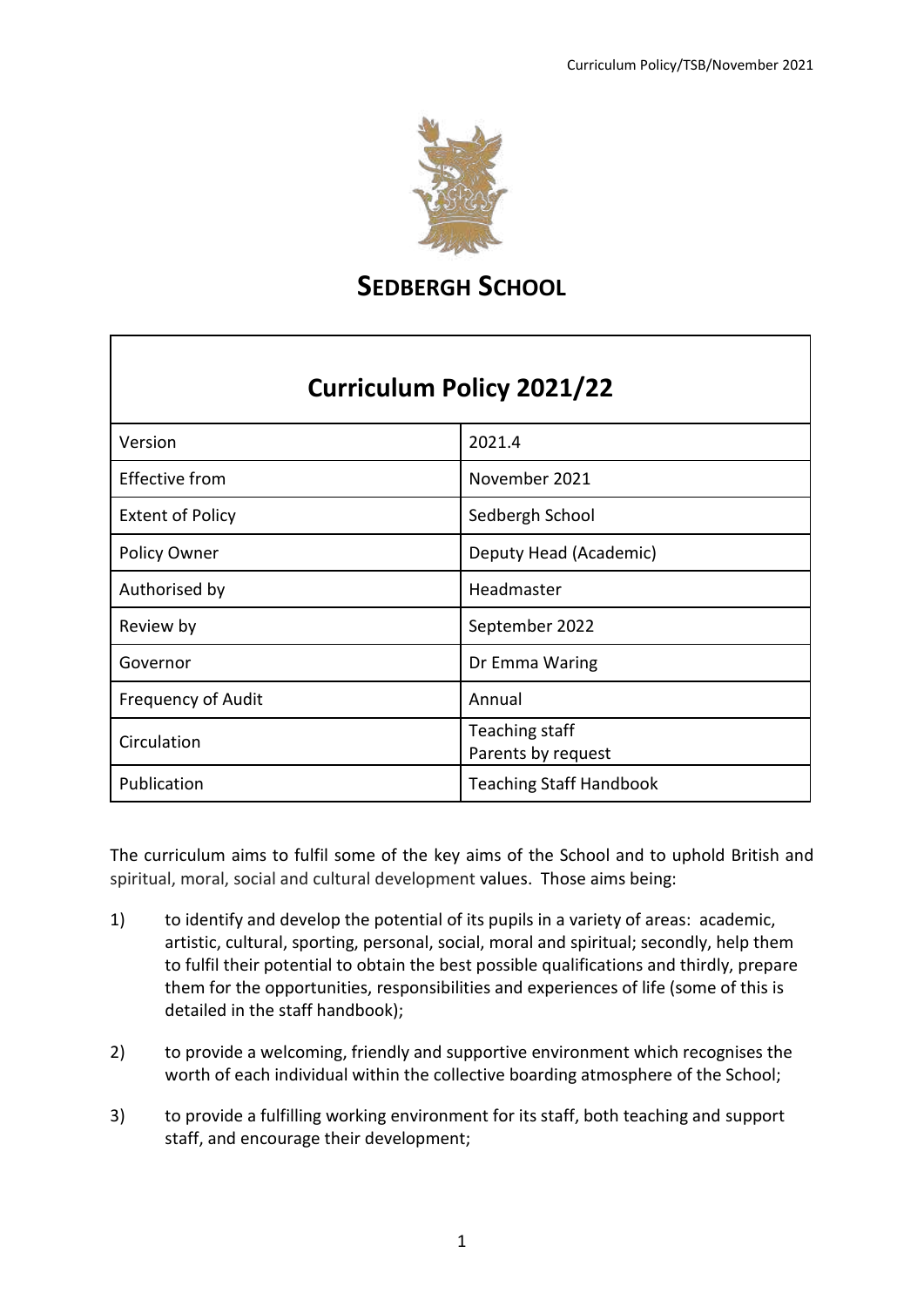4) to liaise closely with the parents of its pupils and encourage them to share in the life of the School and the House.

It also aims to allow all pupils to learn and make progress and

- provide a broad and balanced education;
- gives pupils experience of linguistic, mathematical, spiritual, moral, scientific, technological, human and social, physical and aesthetic, and creative areas;
- provide subject matter appropriate for the ages and aptitudes of the pupils;
- encourage pupils to gain skills in speaking and listening, literacy and numeracy;
- provide a programme of PSHE and RSE which reflects the School's aim and ethos, and encourages respect for other people, paying particular regard to the protected characteristics set out in the 2010 [Equality] Act;
- provide a wide range of extra-curricular activities;
- give appropriate guidance for university choices and careers;
- prepare pupils for the opportunities, responsibilities and experiences of life in British society.

#### **Broader Curriculum**

Each department has a Handbook with its programmes of study and schemes of work. These show that pupils have a broad and balanced education and that provision is made for linguistic, mathematical, spiritual, moral, scientific, technological, human and social, physical, and aesthetic and creative experiences. Many of these are supplemented by the vast range of extra curricular activities including those in sport, music, drama and the creative arts and the three sections of the CCF. Lessons and activities are appropriate to the pupils' ages and abilities.

#### **Organisation of Education**

There are 29 formal academic teaching periods each week and there is a two-week timetable. Lessons take place each morning (Monday to Saturday inclusive) and on three weekday afternoons. The afternoon timetable is structured to allow a sensible programme of games and relaxation to be incorporated into the working day.

Pupils are taught in their year groups, and for Maths, English and Science are 'set' according to their ability in that subject, although the policy is not rigid. There is a set programme of 'prep', which is supervised for the younger pupils. A regular system of Prizes and 'Merits' is employed as a way of encouraging pupils and rewarding good effort.

School Examinations are held at least annually for each year group. A pupil's performance in the examinations, as well as achievement in each subject being studied, is reported to parents at the end of each half term, with comments included at the end of each term.

Parents' Meetings are arranged for each year group annually and the dates of the Meetings published before the commencement of the academic year. Traditionally, most meetings are arranged conveniently on Saturdays following morning lessons at the start of extended Exeat weekends or at half terms, and give parents the opportunity of meeting with teachers and discussing their child's academic progress. Since Easter 2020, Parents' Meetings have been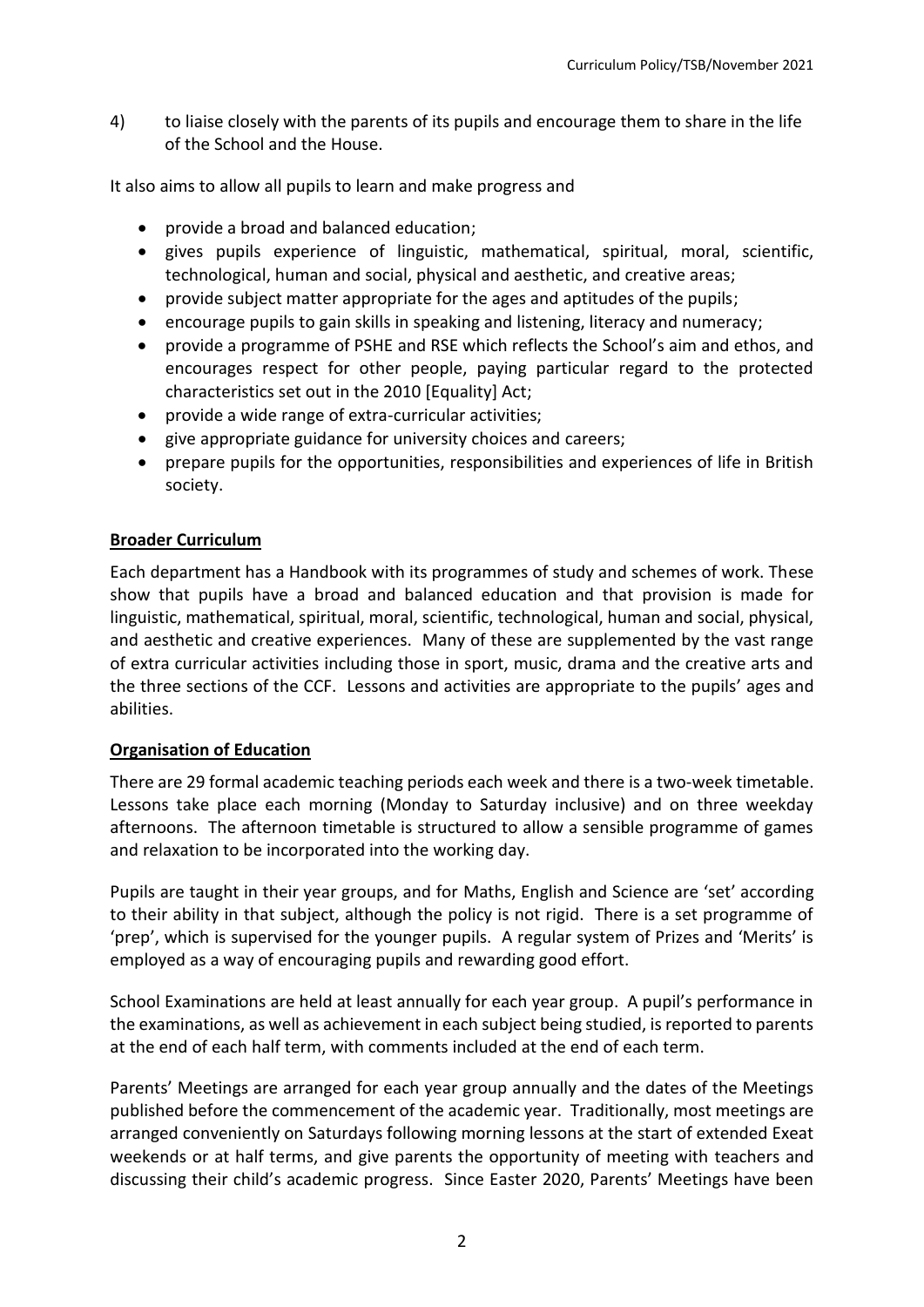conducted online, using Microsoft Teams, and it is envisaged that this will continue into the next academic year.

Booklets are produced for parents giving information about Programmes of Study.

#### **Public Examinations**

All pupils in Year 11 sit GCSE or IGCSE examinations through one of the recognised Examination Boards. In Year 12 most pupils study four subjects at the start of the year, and will drop down to three subjects by October half term of Year 12. Most pupils will continue with these three subjects at A level in the Year 13. A levels courses are changing rapidly and we will have to continually change with the times. Some pupils are entered for public examinations conducted by the Associated Board of the Royal School of Music.

# **Year 9** (13+)

Each pupil's timetable includes tuition in:

| Biology           | Fine Art  | <b>Mathematics</b>        | <b>PSHE</b>             |
|-------------------|-----------|---------------------------|-------------------------|
| Chemistry         | French    | <b>Music</b>              | Drama                   |
| <b>Classics</b>   | Geography | <b>Physical Education</b> | <b>Computer Science</b> |
| Design Technology | Spanish   | <b>Physics</b>            |                         |
| English           | History   | Religious Studies         |                         |

Year 9 classes are set for English, Mathematics, Languages and Sciences. All other subjects are streamed into sets A to E.

For some pupils, often either with additional Learning Needs, or with English as an Additional Language (EAL), their second language is replaced with Study Skills, Global Studies or EAL lessons. Some EAL pupils have EAL lessons instead of mainstream English.

There is also a programme of PSHE which operates throughout all year groups in the School. See the PSHE section below for further details.

In the Lent Term of Year 9, pupils make their final GCSE subject choices. An additional Parent/Teacher Meeting for this year group enables parents to discuss the various options with their child's teachers and thus guide their son or daughter towards the most sensible choices for their particular talents.

#### **Year 10** (14+)

For all pupils, GCSE courses begin. Compulsory subjects taken are:

| <b>Mathematics</b> | English and English Literature |                |
|--------------------|--------------------------------|----------------|
| <b>Biology</b>     | Chemistry                      | <b>Physics</b> |

At least one Language is recommended from:

French Spanish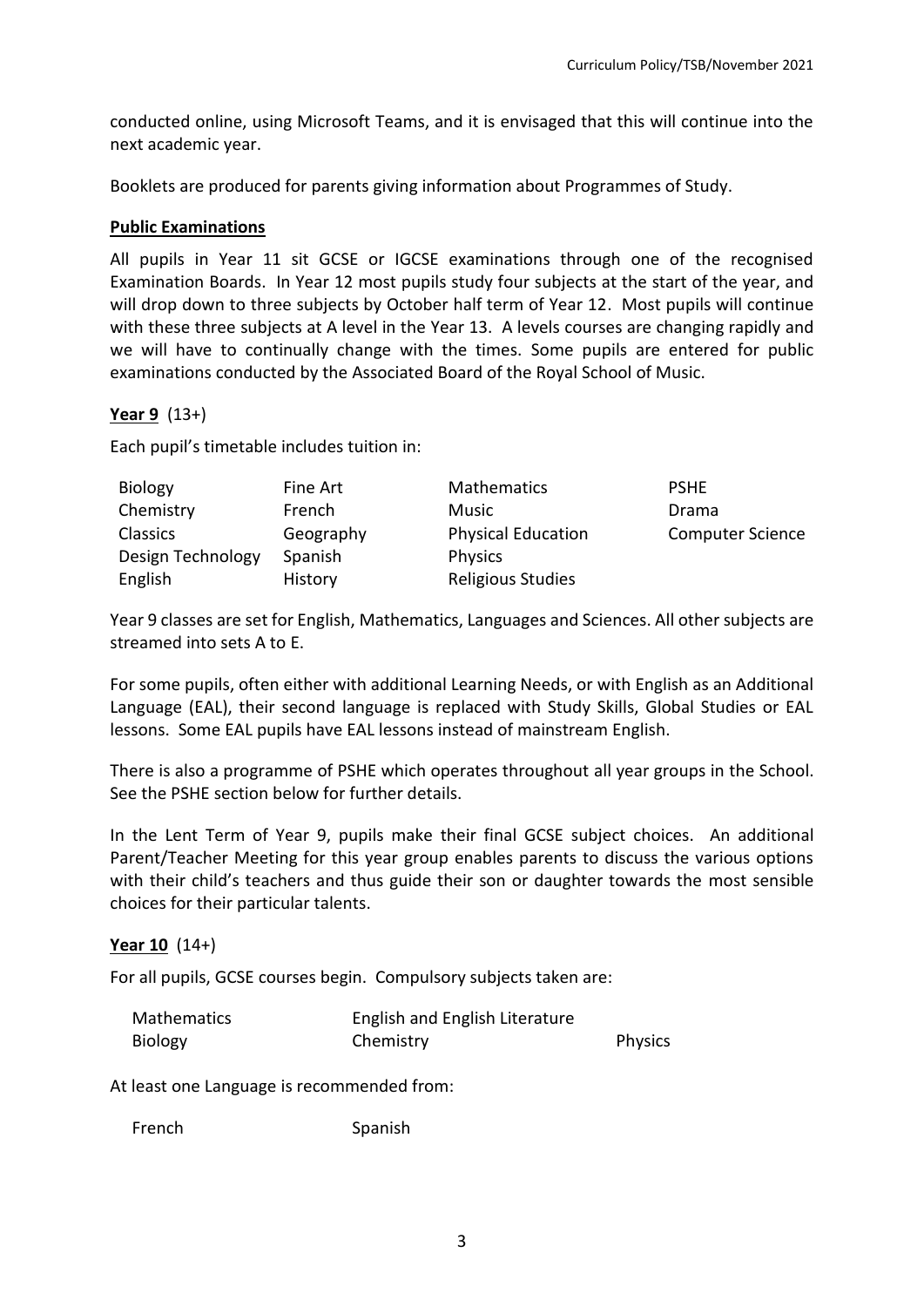And at least one from, each of which has six periods:

Geography History Religious Studies Classical Civilisation

In addition, pupils choose two subjects from those offered, each of which has six periods:

| Art                       |
|---------------------------|
| <b>Physical Education</b> |
| <b>Learning Support</b>   |
|                           |
|                           |

The School endeavours to accommodate all combinations of choices, but cannot guarantee such. There is also a programme of PSHE which operates throughout all year groups in the School. See the PSHE section below for further details.

Year 10 classes are set for English, Mathematics and Sciences.

For some pupils, often either with additional Learning Needs, or with English as an Additional Language (EAL), one of their optional subjects is replaced with Study Skills or EAL lessons. Some EAL pupils have EAL lessons instead of mainstream English.

A booklet for parents and pupils, 'Guide to GCSE Choices' is published annually to give parents a brief outline of the content of the syllabus to be studied for GCSE in each available subject.

# **Year 11** (15+)

All pupils continue the study of their chosen GCSE subjects for the public examinations in the Summer Term. The programme throughout the year remains similar to that of Year 10. Year 11 classes are set for English, Mathematics and Sciences.

#### **Years 12 & 13** (16+ - Sixth Form)

Matriculation into the Sixth Form is dependent upon a minimum of five GCSE passes at grade 4 or above. Pupils will not normally be accepted for 'A' Level in a subject at which they failed to achieve at least a pass at grade 4 in GCSE. Other 'hurdles' apply as are indicated below:

The following subjects are offered for study at A Level, BTEC or City & Guilds:

|                                 | <b>GCSE</b> minimum | Maths Grade 5 or | English Grade 5 or |
|---------------------------------|---------------------|------------------|--------------------|
|                                 | recommendation      | above?           | above?             |
| Art                             |                     |                  |                    |
| Graphics                        |                     |                  |                    |
| <b>Biology</b>                  | Biology Grade 6     |                  |                    |
| <b>Business A Level</b>         |                     |                  |                    |
| Chemistry                       | Chemistry Grade 6   | ✓                |                    |
| Classics                        |                     |                  |                    |
| <b>Computer Science</b>         |                     |                  |                    |
| DT                              |                     |                  |                    |
| Economics                       |                     |                  |                    |
| English Literature <sup>1</sup> |                     |                  |                    |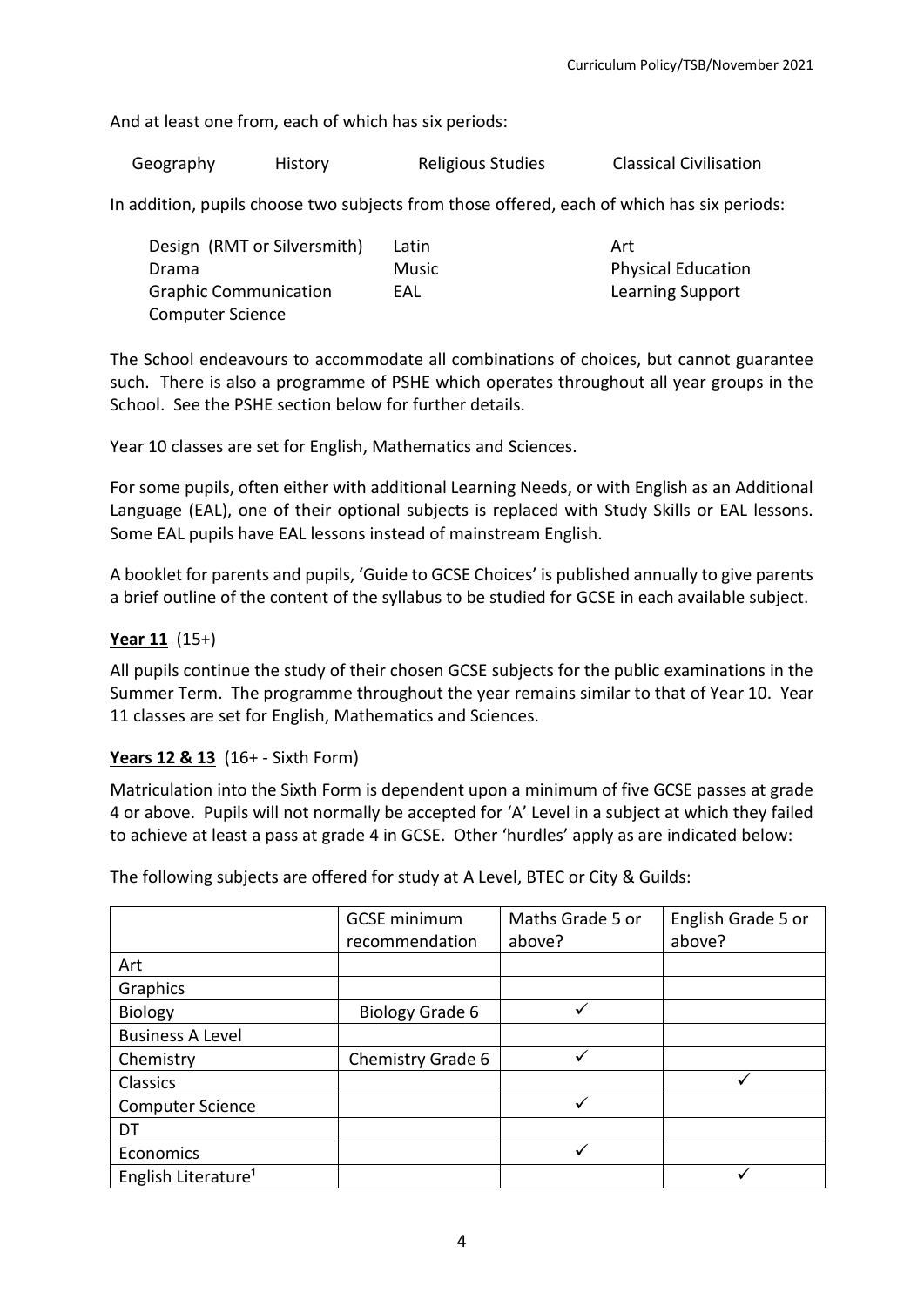|                           | <b>GCSE</b> minimum | Maths Grade 5 or | English Grade 5 or |
|---------------------------|---------------------|------------------|--------------------|
|                           | recommendation      | above?           | above?             |
| French                    | French Grade 6      |                  |                    |
| Geography                 |                     |                  | ✓                  |
| Geology                   |                     | ✓                |                    |
| History                   |                     |                  | ✓                  |
| Latin                     |                     |                  |                    |
| Maths                     | Maths Grade 7       | ✓                |                    |
| <b>Further Maths</b>      | Maths Grade 8       |                  |                    |
| Maths AS                  | Maths Grade 6       | ✓                |                    |
| <b>Music</b>              |                     |                  |                    |
| <b>PE</b>                 |                     |                  |                    |
| Physics                   | Physics Grade 6     | ✓                |                    |
| Psychology                |                     |                  | ✓                  |
| <b>RS</b>                 |                     |                  | ✓                  |
| Spanish                   | Spanish Grade 6     |                  |                    |
| <b>Drama and Theatre</b>  |                     |                  |                    |
| <b>BTEC Business</b>      |                     |                  |                    |
| <b>BTEC Sport</b>         |                     |                  |                    |
| City & Guilds Agriculture |                     |                  |                    |
| <b>EPQ</b>                |                     |                  |                    |
| <b>IELTS</b>              |                     |                  |                    |

 $1$  It is recommended that pupils have a Grade 5 in both English Literature and Language GCSEs

Each subject has 12 periods over two weeks in both Year 12 and Year 13. Mathematics classes are set.

Provisional A Level subject choices are made in the year prior to entry into the Sixth Form, and in light of GCSE performances are confirmed or amended at the beginning of the Michaelmas Term. Parents and pupils are given an opportunity to discuss subject choices with their Housemaster/Mistress, Tutors, Heads of Department and subject teachers, Careers staff, Head of Sixth Form and the Head of Year. A booklet for parents and pupils, 'Guide to 'A' Level Choices' is published annually to give parents a brief outline of the content of the syllabus to be studied in each available subject. In Year 12 most pupils study four subjects at the start of the year, and will drop down to three subjects by October half term of Year 12. Most pupils will continue with these three subjects at A level in the Year 13. Most pupils will complete an EPQ in Year 12.

There is also a programme of PSHE which operates throughout all year groups in the School. See the PSHE section below for further details. Advice and guidance is given on Further Education and Careers; see the section below for further details.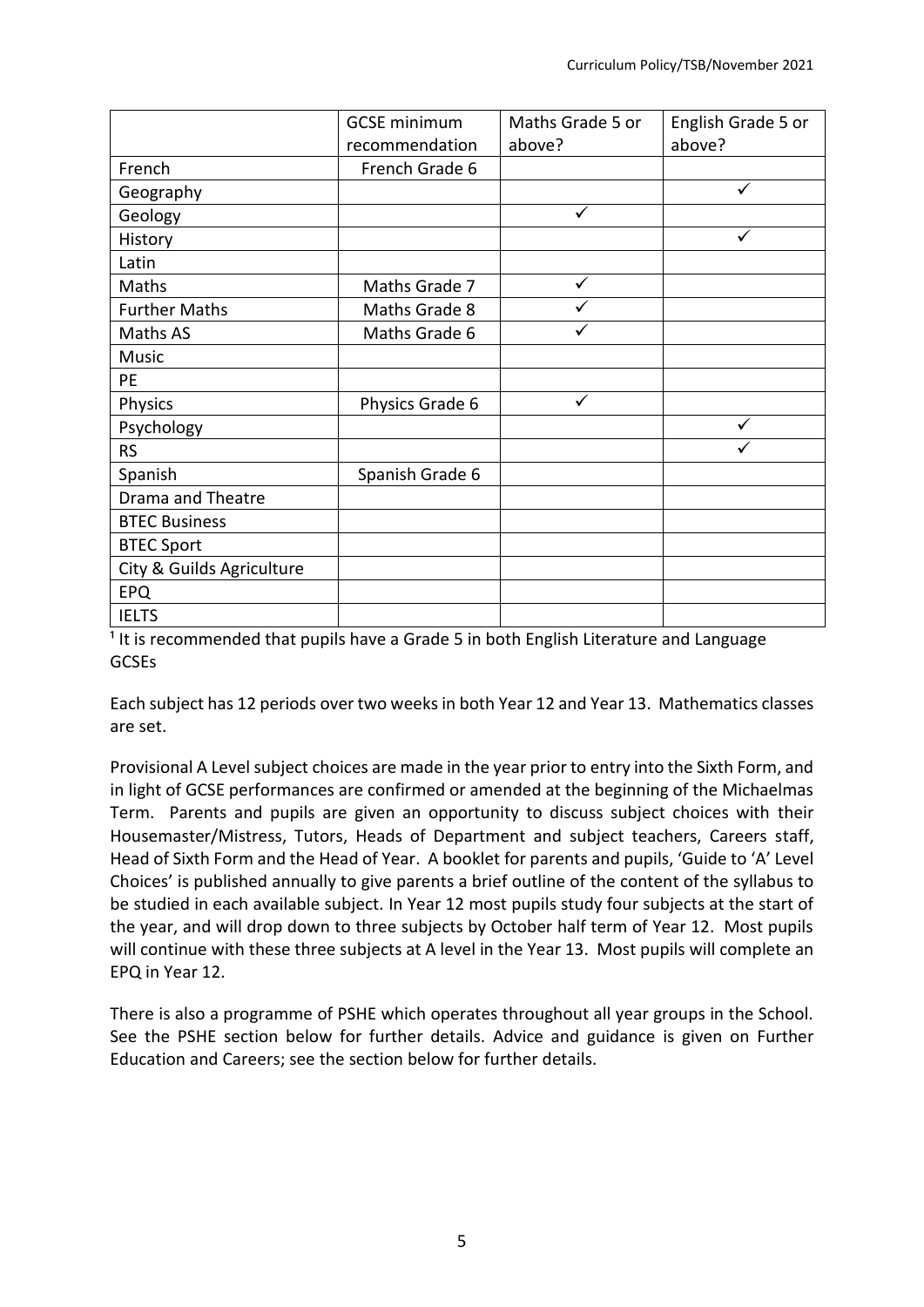#### **Beyond the Academic Curriculum**

The academic curriculum at all levels is supported by a comprehensive programme of extracurricular activities which encompasses sport, music, drama, art, debating, Duke of Edinburgh's Award Scheme, CCF, Outdoors Activities, Model United Nations and much more. There are more than 20 sports on offer to pupils and the School aims to provide competitive opportunities for all pupils whatever their level of skill. Equally, in music and drama the School caters for all abilities. All pupils have access to instrumental music lessons whether they are just starting out or have already gained their Diploma, and the Music department provides a wide range of occasions to perform, from small teatime concerts to grand performances at venues both in the School and across the country. The Drama department offers performance opportunities in most year groups.

Educational trips are a regular part of life at Sedbergh. Most residential trips, especially overseas trips, take place during School holidays; while academic departments often take year groups on day trips during term time to museums, theatrical performances, outdoor education centres and the like. Pupils are also encouraged by their teachers to enter local and national competitions (e.g. Maths Challenge), and some departments offer competitions within School. Many departments offer societies such as the Burke and Hare Society (Science department), School of Athens (Pupil led) or Brantwood Society (English department).

In addition, there are many opportunities to take part in voluntary and charitable activities in the local community and further afield, either through the Duke of Edinburgh Scheme, or through House charitable activities, or in our end of year Challenge Week. Chapel plays a central role in the day-to-day life of the school, including sharing key messages relating to the school's values, the role of faith and belief, community, as well as many aspects of spiritual, moral, social and cultural development. We have a strong Sixth Form Lecture series, running fortnightly, where a range of speakers are invited to talk to our Year 12 pupils. In addition to this we have regular external visiting speakers who come to talk to various groups in the school, relating to careers, PSHE, RSE, academia and sport, providing a wide range of further opportunities for pupil engagement and learning.

# **PSHE / RSE**

There is a programme of PSHE and RSE outlined in the separate PSHE and RSE Policies. It is delivered in every year group through tutors in a lesson every Saturday morning. PSHE is also delivered through year-group and whole-School sessions outside of the normal timetable throughout the year, as well as through the lecture programme in the Sixth Form and through tutors and Housemasters and Housemistresses.

It is essential that this provides effective preparation for life in a British society. We are clear that we do not undermine the fundamental British values of democracy, law, liberty and mutual respect and tolerance of those with individual faiths and beliefs; in fact, these are actively promoted throughout the PSHE curriculum. (Please see PSHE Policy.)

Relationship and Sex Education (RSE) is central to our provision of PSHE, and details of this can be found in the RSE policy. Responsibility for PSHE and RSE is shared between the Deputy Head (Academic) and the Senior Deputy Head (Pastoral) with support from the School Doctor and the Head of Biology.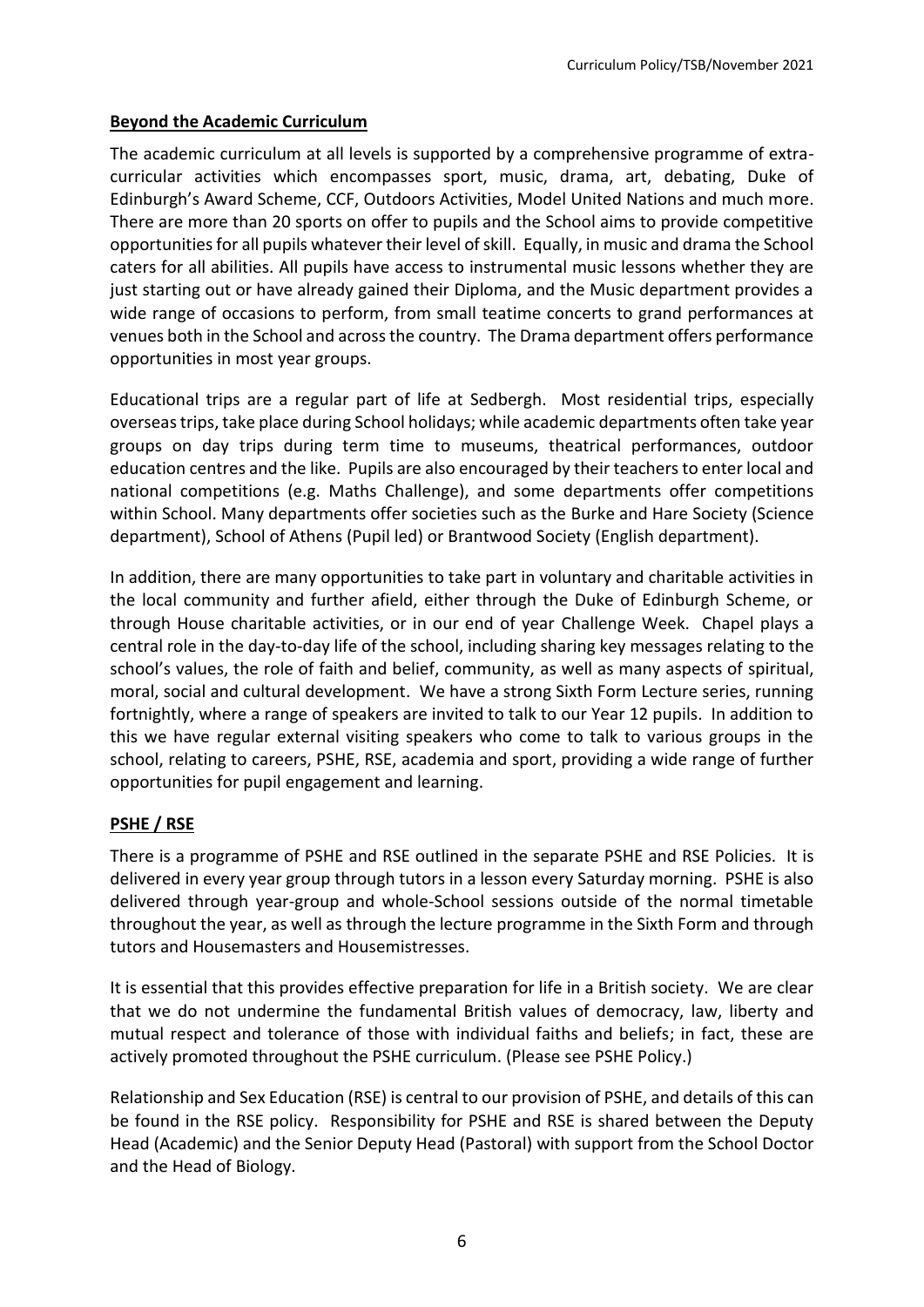#### **ICT Provision**

The school operates a Bring Your Own Device (BYOD) policy for pupils, where all pupils bring a laptop or other keyboard-operated device to use in House and in lessons (where appropriate). We have three dedicated computer suites, located in the Design Technology and Art block.

#### **University Guidance and Careers**

Careers education forms a significant part of the PSHE programme for all years (see PSHE Policy).

Guiding pupils towards their choices of university courses is a major part of the role of Sixth Form Tutors.

One online system used by the School is Xello, which helps to prepare pupils for postsecondary success in academics, careers and life. Pupils complete interactive assessments to help them better understand their interests, skills and strengths. The platform allows pupils to explore career, college and university options, as well as course and apprenticeship profiles, all matched to assessment results.

Careers guidance is presented in an impartial manner, enables pupils to make informed choices about a broad range of career options, and encourages pupils to fulfil their potential.

Year 12 pupils are encouraged to organise their own work experience and undertake this in the extensive School holiday periods in Year 12. Advice and contacts are available through the Old Sedberghian platform.

Every Year 12 pupil has the opportunity for a personal careers interview with either the Head of Careers or the Head of Sixth Form in the Michaelmas Term. Post-Sedbergh advice now extends to degree apprenticeships and employment as alternative to traditional degrees.

The School hosts an annual careers fair where representatives from HE institutions, and employers are invited into School. Years 11 and 12 pupils attend this. In addition, the School also hosts an International Careers Fair.

Past pupils are invited in to give talks to current pupils about their post-Sedbergh experiences

All of these are reinforced within the extensive Year 12 lecture programme.

#### **Academic Enrichment / Stretch and Challenge**

In addition to being encouraged to play a lead role in the School's many academic societies and extra-curricular activities, pupils identified as able, gifted and talented – at any stage of their School career – are invited to participate in our comprehensive Academic Enrichment Programme, which runs from early in Year 9 through to post A-Level university application.

9\* is a small bespoke course of four lessons a fortnight for the most academically gifted pupils in Year 9. They will come out of normal lessons and in a very small class be taught a variety of interesting, non-curriculum courses.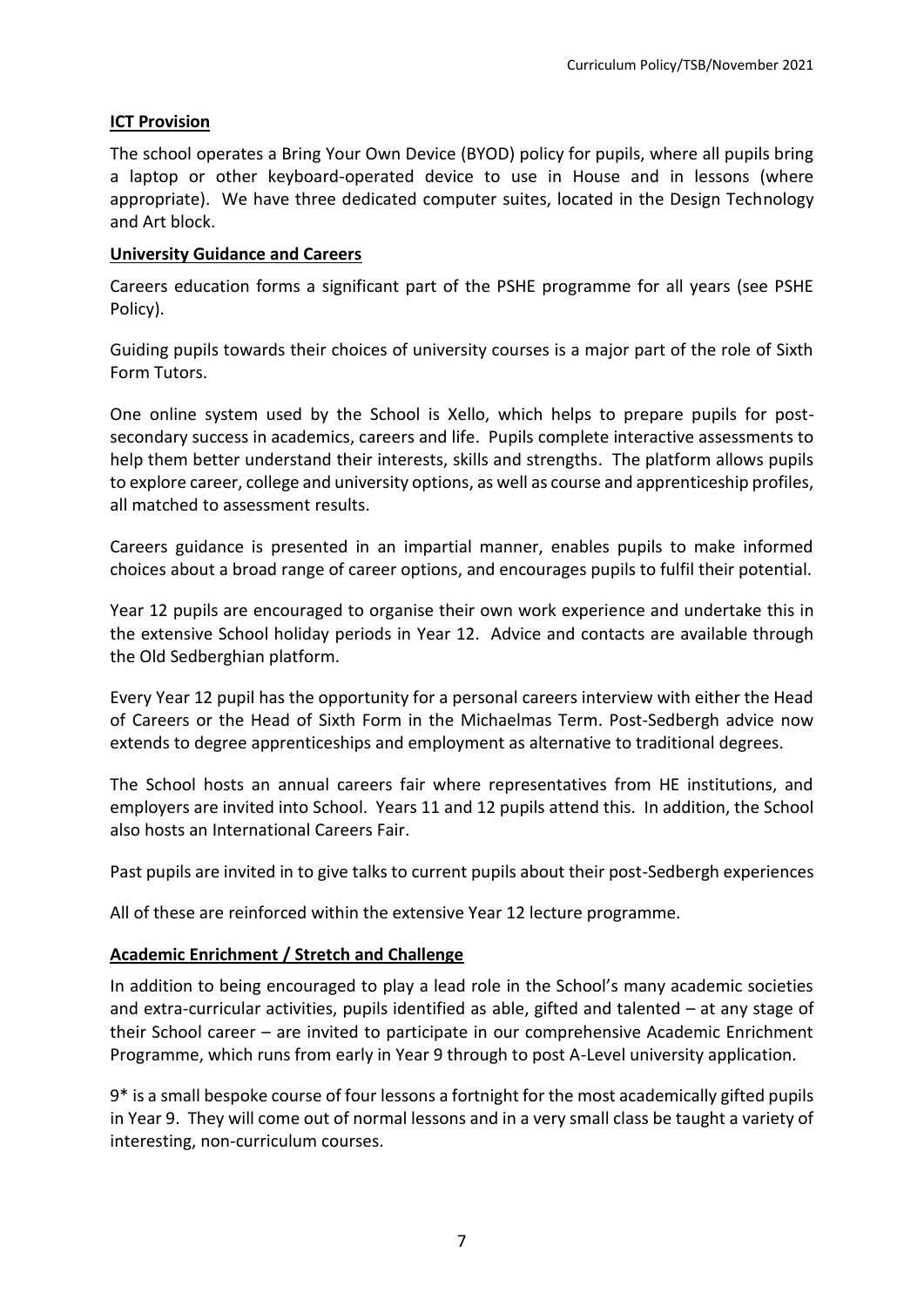The discussions continue in Year 10 and 11 via the Phoenix Society and other means in order to stimulate interest and challenge our highest-achieving pupils intellectually. Year 11 pupils are also introduced to the university admissions process, including Oxbridge application. They accompany Year 12 on a trip to Cambridge in the Michaelmas Term.

Pupils who join the School in Year 12 and who demonstrate strong academic potential are quickly included in the programme, which seeks in Year 12 to encourage pupils to develop a specialism or particular area of interest and to make significant strides in preparing an application for this subject at elite universities including Oxford and Cambridge. In this most crucial time for academic development, Year 12 pupils meet once every three weeks with a range of teachers to build on the skills they have developed over the previous years. They cover a wide range of topics, including techniques for discussion and debate, essay-writing skills, the application process and, most importantly, the development of a passionate subjectspecialism. Pupils are also assigned a subject mentor, who is able to direct and enhance the in-depth pursuit of their chosen subject area. Such guidance will include encouragement to attend Open Days and subject events at their university of choice, as well as to enter essay prizes and other competitions that are of relevance to their chosen subject area.

This process continues into the Michaelmas Term of Year 13 (and beyond in the case of post A-Level applicants), culminating in prompt UCAS application and, where appropriate, a number of practice interviews and tests in preparation for interview in December.

#### **Monitoring Learning and Progress**

Learning and progress are carefully monitored by teachers, Heads of Year, Housemasters and Housemistresses, Tutors and Senior Management, who all take an active role in ensuring pupils develop and reach their potential. The Education Committee of Governors provides oversight to the process of monitoring learning and progress.

The School has an Assessment and Feedback Policy which outlines the agreed principles of Assessment and Feedback, as well as examples of Good Practice. Assessment of pupils' work takes place regularly and thoroughly, and information is used from that assessment to plan teaching so that pupils can progress. It is the responsibility of Heads of Departments to write their own departmental assessment and feedback policies, based on the principles and good practice in this policy. These appear in Departmental Handbooks and are discussed regularly in Departmental Meetings.

It is the duty of Heads of Departments to undertake regular (half termly) assessment and feedback scrutiny to ensure adherence to departmental policies. A termly report will be sent to the Deputy Head (Academic) to comment on departmental assessment and feedback.

Random spot checks, comparing departmental policies with assessment and feedback of pupils' work, in the style of mock ISI inspection processes, will take place at least yearly by the Heads of Year / Deputy Head (Academic) to ensure compliance of all policies.

# **Progress Reports**

Sedbergh School has an annual cycle of reporting which ensures parents are kept informed of the academic and extra-curricular progress of their son / daughter. The aim is to provide incisive, relevant and up-to-date comments and data which assess a pupil's current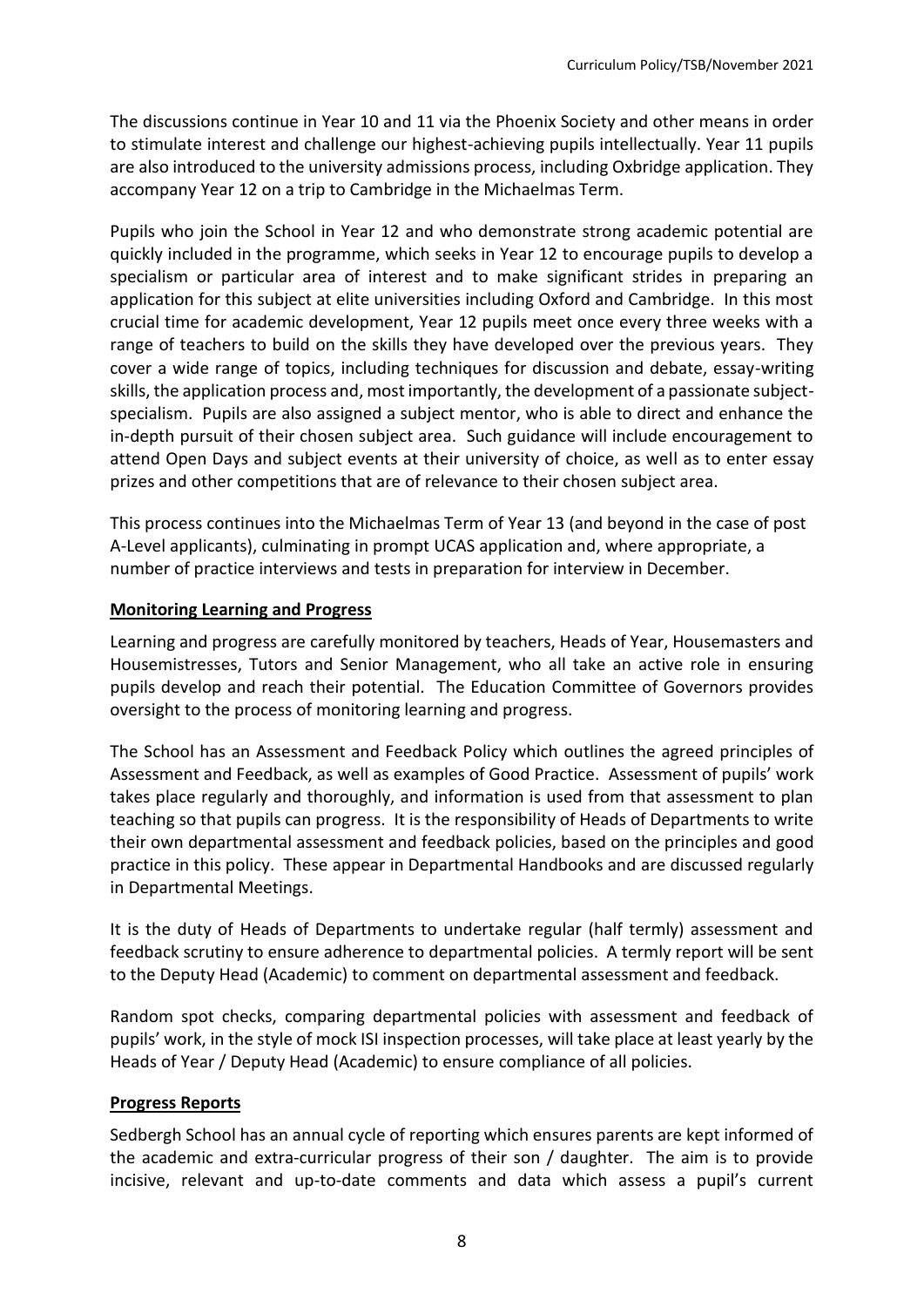performance and determine how he/she can continue to make progress. Given this aim, the information is also of significant importance to pupils and to the staff who support them: Tutors, Heads of Year, Housemasters/Housemistresses, etc. The School shares reporting with pupils, undertaking to ensure that he/she is given guidance on how to interpret it.

The cycle of reporting includes formal written reports, tracking grades for achievement and effort, School examination results and parents' meetings.

#### **Learning Support**

The Learning Support Department and the EAL provision helps to ensure that all pupils are provided for and have an opportunity to learn and make progress.

The School has a Learning Support Department which provides support for pupils. They also arrange for Educational Psychologist testing of pupils for access arrangements and diagnosis, and give guidance to teachers about learning difficulties and strategies.

The department delivers INSET training to promote awareness and best practice. Some pupils sit their exams in the department, with appropriate support provided  $-$  a small team of invigilators are deployed by the head of department. The department offers specific input as a timetabled lesson and is open in the evening for pupils to complete prep. Some pupils have in class and house support from a teaching assistant. Where appropriate, and in agreement with parents, subject specialist tutoring is arranged.

The School will work closely with the families of pupils with a statement of special educational needs and local authority to ensure the recommendations in the statement are fulfilled. The detailed annual review process will be completed. The School's Learning Support Department is committed to supporting all children with or without an EHC Plan.

Teachers use a variety of methods to differentiate where necessary, and certain subjects and at certain levels are set by ability to ensure all pupils are fully supported and stretched. Information relating to the learning needs of pupils is shared with teachers using iSAMS so that teachers have a good understanding of the aptitudes and needs of pupils, ensuring these are taken into account in the planning of lessons.

Where a pupil has a particular educational need the Headmaster endeavours to make appropriate arrangements to meet such needs. In this event it may be necessary to pass on the costs of additional or specialist tuition to the parents or guardian.

See the "Special Educational Needs and Disability Policy" for more information.

#### **English as an Additional Language (EAL)**

See "Policy Regarding Pupils for whom English is an Additional Language" for more details.

Sedbergh School provides specialist English as an Additional Language teaching to international pupils who require extra tuition with their English. Pupils who have been identified as requiring EAL lessons are individually assessed when they join the School so that the appropriate support can be given to them. Teaching usually takes place in small groups, of between 2 and 8 pupils; where necessary lessons may be given on an individual, one-to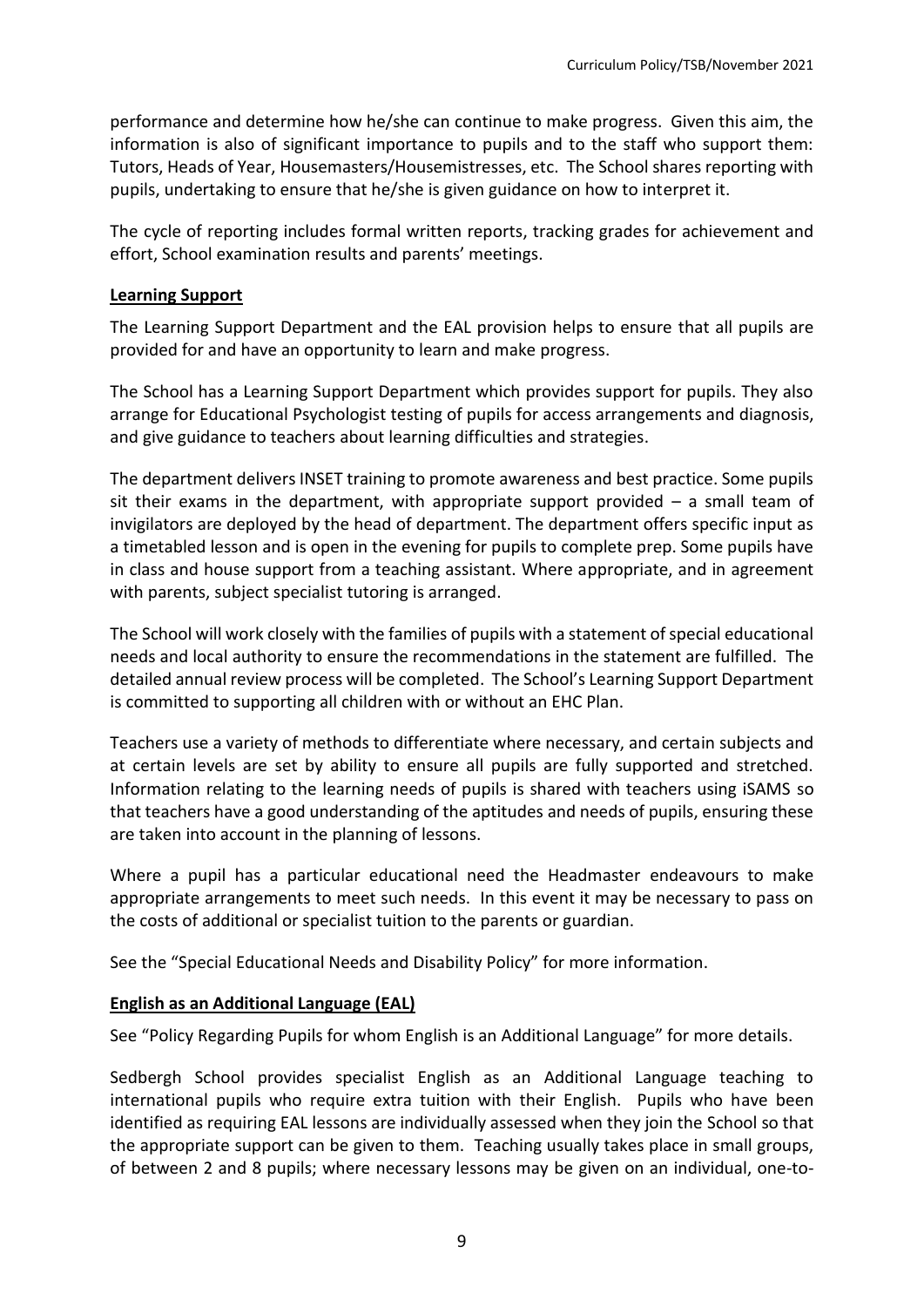one basis. Pupils are given support which helps them to access the School curriculum, as well as practising the key language elements of grammar, vocabulary, reading, writing, speaking and listening. Pupils can be entered for IGCSE English as a Second Language in Year 11 and preparation for the IELTS examination is offered to pupils studying in the Sixth Form (Years 12 and 13). There is a termly charge for EAL lessons and parents of pupils who require EAL lessons are made aware of this.

In addition to teaching EAL this department works with other departments and delivers INSET to ensure the needs of EAL pupils are met across the School. The EAL Department also maintains a pastoral emphasis, playing an active role in the well-being and support of international pupils.

#### **Governors' Role**

The Curriculum Policy is overseen by the Governor who chairs the Education Sub-Committee (currently Dr Emma Waring). She reviews the policy annually.

The Governors, and specifically the Education Sub-Committee, play a central role in contributing to academic development. This includes, but is not limited to, scrutiny of examination results (including analysis by group, e.g. gender, SEN, EAL, department, House), setting academic targets, monitoring performance, reviewing key policies, involvement in curriculum reviews, etc.

Reviewed and updated November 2021 T S Bennett Deputy Head (Academic)